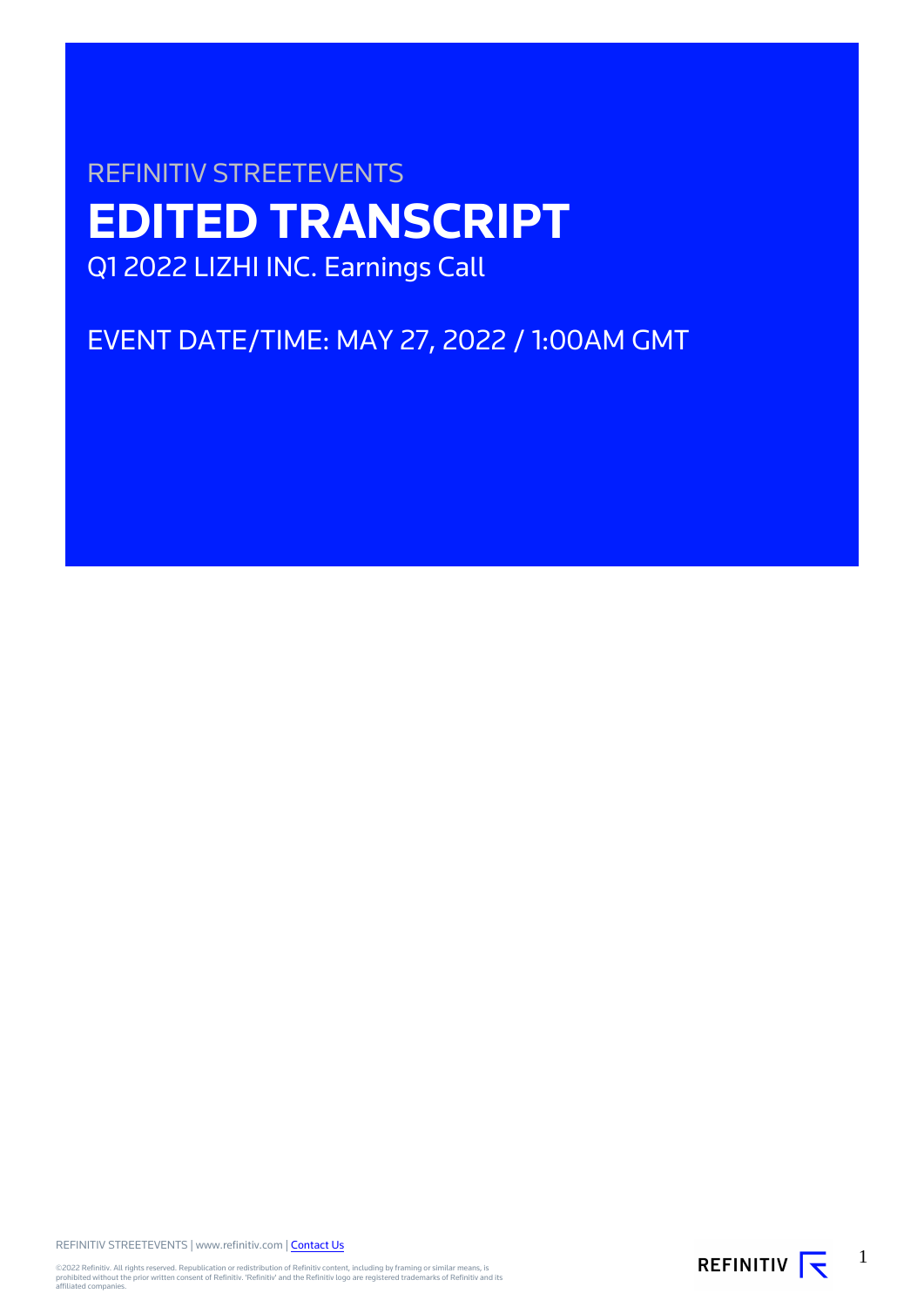### **CORPORATE PARTICIPANTS**

**Effy Kang** LIZHI INC. - IR **Marco Lai** LIZHI INC. - Founder, CEO **Zelong Li** LIZHI INC. - COO **Chengfang Lu** LIZHI INC. - Acting CFO

### **CONFERENCE CALL PARTICIPANTS**

**Vicky Wei** Citi - Analyst **Carol** Southwest Securities - Analyst

#### **PRESENTATION**

#### **Operator**

Hello, ladies and gentlemen. Thank you for standing by for LIZHI, INC.'s First Quarter 2022 Earnings Conference Call. At this time, all participants are in a listen-only mode. After management's remarks, there will be a question-and-answer session. Today's conference call is being recorded.

I will now turn the call over to your host, Effy Kang, Head of Capital Markets for the Company. Please go ahead.

### **Effy Kang LIZHI INC. - IR**

Thank you very much. Hello everyone and welcome to the LIZHI, INC's. First Quarter 2022 Earnings Conference Call. We released our financial and operating results via newswire services earlier today and they are available online.

Participants on today's call will include our Founder and CEO Mr. Marco Lai; our COO Mr. Zelong Li; and our Acting CFO, Ms. Chengfang Lu. Mr. Li and Ms. Lu will begin with prepared remarks and the call will conclude with a Q&A session.

As a reminder, this conference is being recorded.

In addition, an Earnings Highlights presentation and a webcast replay of this conference call will be available on the IR section of our website at ir.lizhi.fm.

Before we continue, please note that today's discussions will contain forward-looking statements made under the Safe Harbor provisions of the U.S. Private Securities Litigation Reform Act of 1995. These statements typically contain words such as "may," "will," "expect," "target," "estimate," "intend," "believe," "potential," "continue," or other similar expressions.

Forward-looking statements involve inherent risks and uncertainties. The accuracy of these statements may be impacted by a number of business risks and uncertainties that could cause actual results to differ materially from those projected or anticipated, many of which factors are beyond our control.

The Company, its affiliates, advisors, representatives, and underwriters do not undertake any obligation to update this forward-looking information, except as required under the applicable law. Please also note that LIZHI's earnings press release and this conference call include discussions of unaudited GAAP financial measures as well as unaudited non-GAAP financial measures.

Please refer to LIZHI's earnings press release for a reconciliation of unaudited non-GAAP measures to unaudited GAAP measures.

I will now turn the call over to our COO, Mr. Zelong Li. Please go ahead.

### **Zelong Li LIZHI INC. - COO**

(interpreted) Hello everyone and thank you for joining our first quarter 2022 earning conference call. After becoming profitable for the first time on a GAAP basis in the fourth quarter of 2021, we continued to optimize our organizational structure and technology platform in the first quarter of 2022 which boosted our operating efficiency and contributed to stable operating results.

REFINITIV STREETEVENTS | www.refinitiv.com | [Contact Us](https://www.refinitiv.com/en/contact-us)

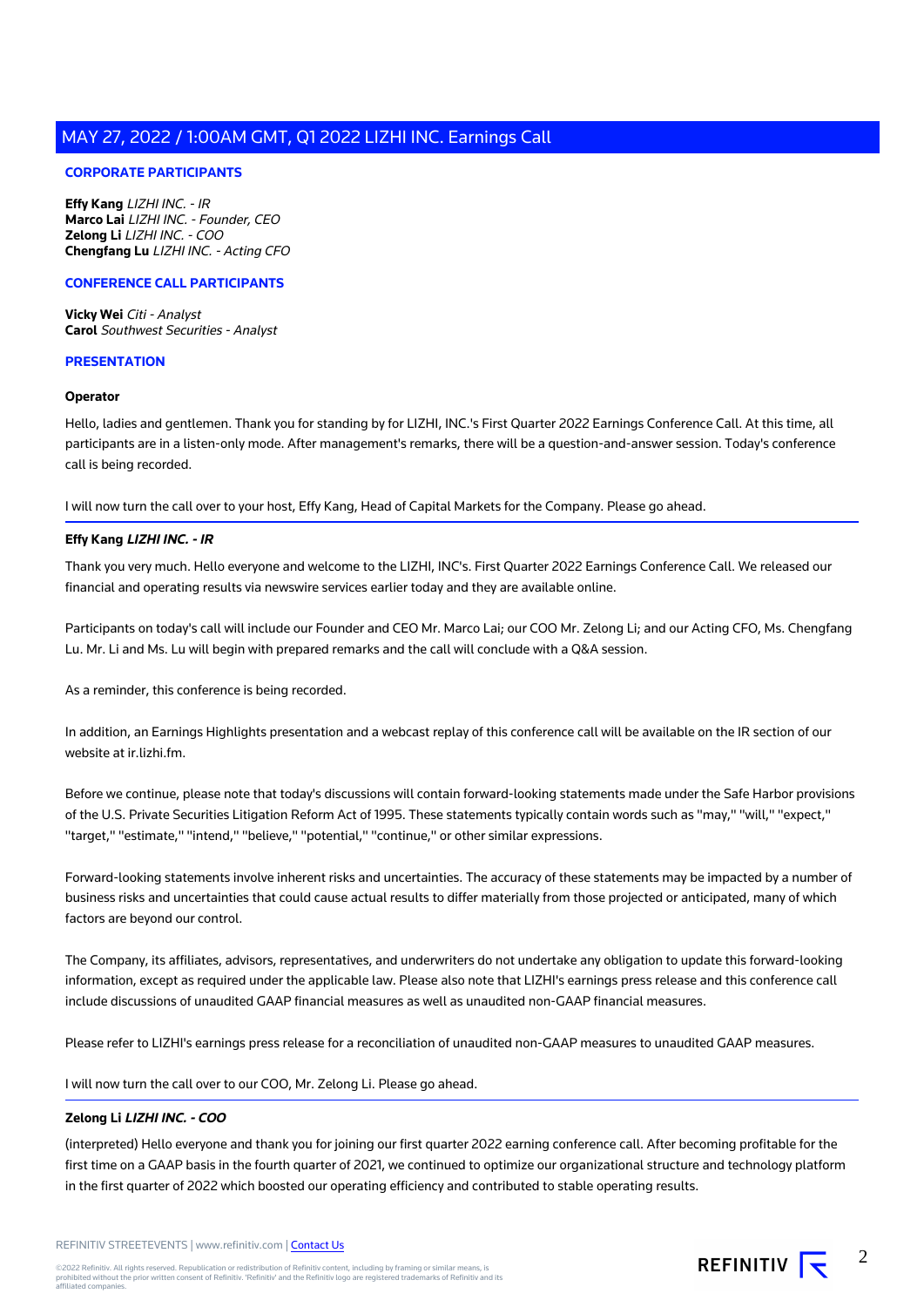Notably our first quarter revenue rose 4.4% year-over-year to RMB517 million, our gross margin increased by 700 basis points year-over-year to 32% and we have achieved a profit on a GAAP basis for the second consecutive quarter with net income surging 84% quarter-over-quarter to RMB16.42 million.

In the first quarter, we remained focused on building a competitive auto-centric ecosystem, improving production functionality, elevating overall user experience and actively exploring overseas markets to implement our globalization strategy. Meanwhile, we continued to reinforce our in-house suite of technologies to empower product innovation and business development.

In terms of operational data, total average mobile MAUs amounted to 51.5 million and average mobile MAUs of our audio entertainment business increased by 11% year-over-year to 9.14 million. Thanks to the continuous optimization of our operational strategy average monthly paying users maintained year-over-year growth in the first quarter to reach 482,000. Next, I will share more color on the development of different business segments.

With respect to audio entertainment, we continued to enhance the competitiveness of our audio-centric ecosystem by focusing on core content categories, and the audio entertainment business to drive user growth and commercialization performance. In the first quarter of 2022, the user penetration rate of our audio entertainment business expanded from 13.8% in the same period last year to 17.7%.

Furthermore, we continued to launch a series of operational campaigns featuring various trending topics and holiday themes. With our diversified operational strategy, more content creators were encouraged and motivated to engage in content creation, which in turn attracted more users to join real-time audio interactions, further unleashing the commercialization potential of our audio entertainment business.

In addition, we have been consistently enriching and optimizing our product features and entertainment interaction formats to facilitate business model innovation, and expand the commercialization of high-quality content. In March, LIZHI started collaborating with the designer toy brand Koliliko to integrate Koliliko's brand IP image into an array of interactive functions in the audio entertainment section of the LIZHI App, creating online interactive scenarios for the brand IP and providing users with a diversified online entertainment experience.

The collaboration has gained traction among the LIZHI App's younger generation of users, and has effectively boosted close interactions between content creators and users on the platform. Going forward, LIZHI expects to collaborate with more brand IPs to further diversify usage scenarios for online interactive entertainment,leveraging the strengths of both parties to maximize mutual benefits.

Turning to our global expansion, we continued to refine the features and functions of our global social product TIYA. Since launching TIYA's "real-time interactive group space," we have improved the product versatility and usability by upgrading the group space's interactive functions based on our insights into user demands, making online connections and social engagement easier for our users.

We also continued to enrich the features of the group space, in line with our users' diversified preferences. Through product strategies such as upgrading the acquisition of friends' connections, and simplifying invitation pathways, we optimized that the product's invitation mechanism and boosted their social efficiency among users. Notably building on our in-house suite of technologies and AI capacity, we elevated the user experience by improving the recommendation feature, giving users direct access to the interactive group with just one click so that we can attract the more active users to join the group space and promote real-time interaction and connectivity. Furthermore, we unveiled more innovative functions on TIYA, including a voice changer that allows users to alter their voice using various vocal tones and effects, making real-time interactions more fun and lively.

The optimization and iteration of product features and enriched interactive functions have further boosted TIYA's user engagement and the user activeness. In the first quarter, the average daily time spent on the App per user increased by 42% year-over-year, and the number of daily messages sent per user rose 57% year-over-year. As of the end of March, the number of pairs of friends' connections grew 3.87 times compared with the same period last year.

REFINITIV STREETEVENTS | www.refinitiv.com | [Contact Us](https://www.refinitiv.com/en/contact-us)

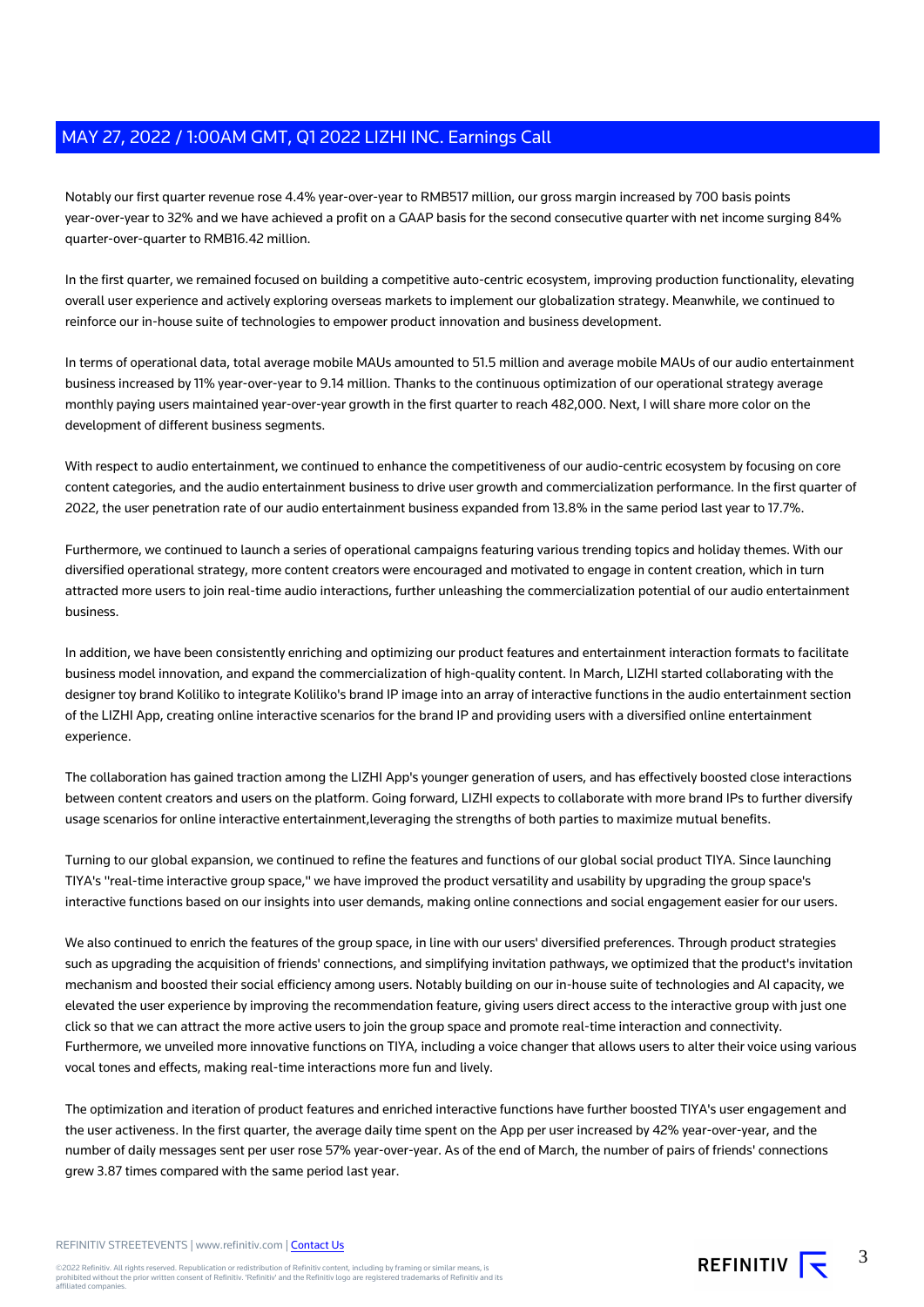In addition, the continuous optimization of in-group interactive functions also effectively drove the group penetration rate and the user engagement. In March, the group penetration rate grew 257% year-over-year, while the number of active groups grew 3.77 times compared with the same period last year. The group penetration rate of new users continued to rise, reaching almost 70% along with a significant expansion in the percentage of new users who are setting up groups on their own initiative.

Looking ahead, we will continue to enrich TIYA's product features based on user experience and launch more innovative functions and interactive features to meet users' online social needs in a more diversified range of scenarios and building a global social product with wider applicability, versatility and the usability.

Alongside our substantial progress in product improvement during the first quarter, we also continued to advance the development of our core technologies, reinforcing our in-house technologies' contribution to business growth. For example, by building and improving our versatile product technology platform, we enhanced both product reusability and product development efficiency. Also by strengthening our smart advertising system and optimizing our marketing campaigns and the promotional strategies, we effectively boosted our overall operating efficiency.

Furthermore, we improved various key technical metrics by solidifying our core technology foundation. Our in-house instant voice messaging platform VoderX and real-time audio and video streaming technology platform DOREME provide our products with technological support on multiple fronts, including enabling the implementation of customized voice related functions, while also offering a seamless, real-time interactive experience.

Going forward, we plan to continue expanding the coverage of our in-house technology. We expect to achieve 100% application of VoderX on TIYA in the second quarter, which will lower our technology costs, while also supporting the development of more innovative and customized function and enhancing our product differentiation advantages.

Our leading in-house suite of technologies and product optimizations and innovations also bolstered LIZHI's strategic multi-device product roadmap. In March, our in-car audio product was integrated into the vehicle operating system of Leapmotor a technology oriented Smart EV automaker through the in-car Xiaomi Quick APP Platform, bringing selected premium podcast content and immersive audio experience to a broader user base. Looking ahead, we will continue to deepen our presence in the in-car audio market hoping to provide more users with high-quality wide-ranging and customized in-car audio experiences.

In summary, our performance in the first quarter laid a solid foundation for our full-year development. Going forward, we will maintain our effective refined operational strategies and remain committed to tapping into more commercialization potential while adjusting resource allocations dynamically to boost operational efficiency.

On the international market front, we will fully leverage our core technology advantages and localized operational strategies to explore different markets, discover new business growth opportunities, expand our overseas user base and boost the commercialization bringing additional upside to the LIZHI Group's overall development. We are fully confident in LIZHI's long-term development and we'll continue to dedicate ourselves to creating greater value for our users and shareholders. Thank you all.

With that, I will now turn the call over to our Acting CFO, Ms. Chengfang Lu, who will discuss our financial results in more detail.

### **Chengfang Lu LIZHI INC. - Acting CFO**

Thank you, Zelong. Hello, everyone.

Our first quarter results demonstrate our growth trajectory. Driven by the continuous improvements in our operating efficiency in the first quarter, our gross margin grew to 32% up 700 basis points year-over-year. More encouragingly, we achieved a net income of RMB16.4 million in this quarter, representing an 84% sequential increase. Going forward, we will carry on building a more competitive audio ecosystem, pursuing diversified commercialization avenues, and advancing our technology capabilities.

We're confident that those endeavors will strengthen our core competencies and empower us to create greater value for our users and

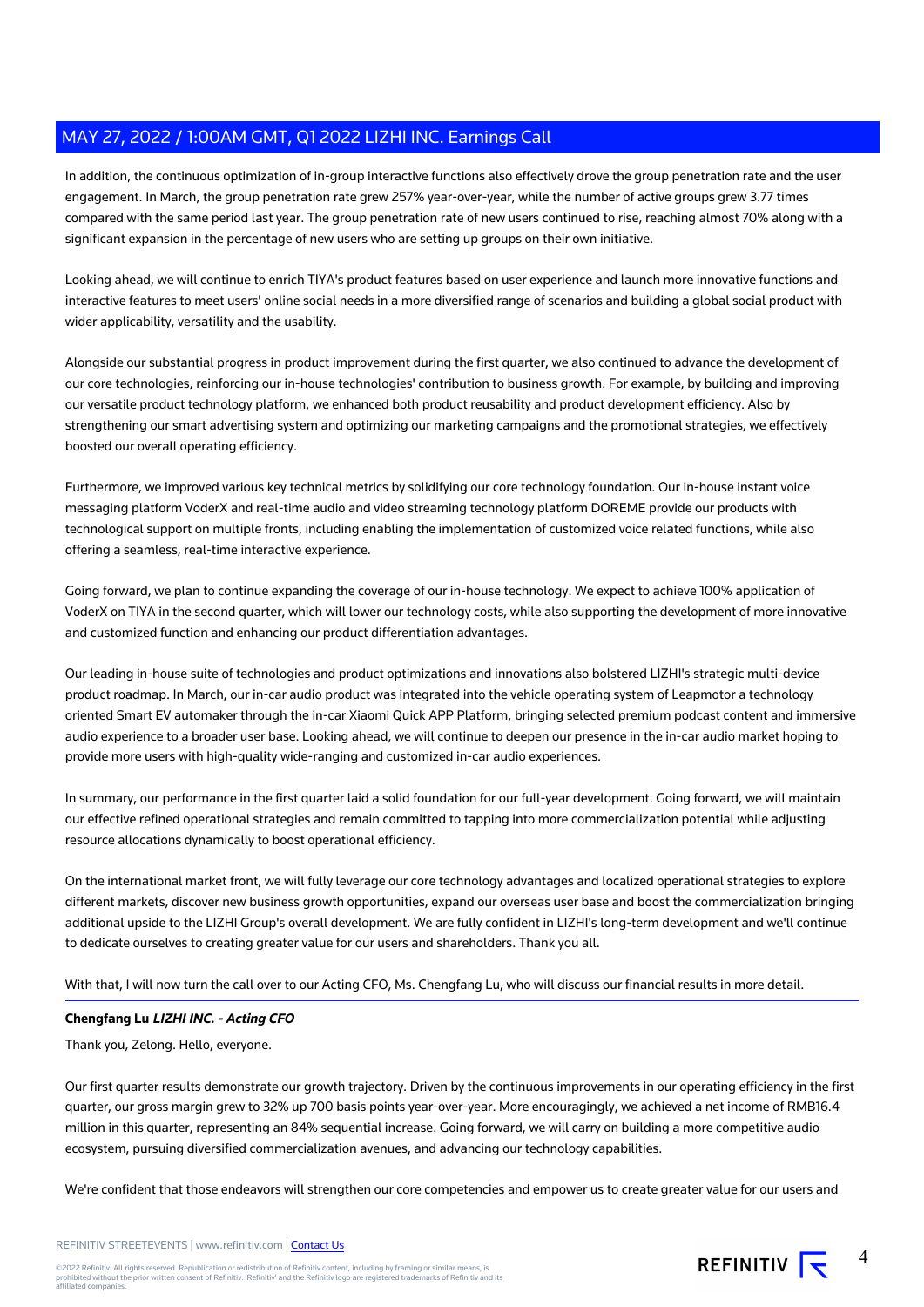shareholders. I am providing a brief overview of our financial results for the first quarter of 2022.

In the first quarter, our total net revenues were RMB516.7 million representing an increase of 4% year-over-year, primarily driven by the increases in the number of paying users and the average amount of user spending on our audio entertainment products partially offset by the decreasing advertising revenue which was mainly due to the decrease in the number of advertising projects.

Cost of revenues was RMB348.6 million in the first quarter of 2022, representing a decrease of 6% year-over-year, primarily due to the adjustment in the revenue sharing policies, resulting in a decrease in the revenue sharing fees.

Gross profit was RMB168.1 million in the first quarter of 2022 representing an increase of 34% year-over-year. Non-GAAP gross profit was RMB170.7 million in the first quarter of 2022, representing an increase of 34% year-over-year. And our gross margin for the first quarter of this year increased to 32% from 25% in the first quarter of 2021.

And non-GAAP gross margin for the first quarter of this year grew to 33% from 26% in the first quarter of 2021. Operating expenses decreased by 22% year-over-year to RMB153.5 million in the first quarter of this year.

Research and development expenses were RMB71.1 million in the first quarter of 2022, representing a year-over-year increase of 25%. The increase was primarily due to the higher salary and welfare benefits expenses and rental expenses.

Selling and marketing expenses were RMB60.0 million in the first quarter of 2022, representing a decrease of 50% year-over-year, primarily attributable to the decreases in the promotion and marketing expenses, and partially offset by the increased salary and welfare benefits expenses.

General and administrative expenses were RMB22.4 million in the first quarter of this year, representing a year-over-year increase of 14%. The increase was mainly due to the increased salary and welfare benefits expenses and rental expenses.

Operating income was RMB14.6 million in the first quarter of 2022, compared to a loss of RMB72.2 million in the first quarter of 2021.

Non-GAAP operating income was RMB23.4 million in the first quarter of this year, compared to a loss of RMB64.0 million in the first quarter of 2021. And net income was RMB16.4 million in the first quarter of 2022, and compared to a net loss of RMB70.0 million in the first quarter of last year.

Non-GAAP net income was RMB25.2 million, compared to non-GAAP net loss of RMB61.8 million in the first quarter of last year. Basic and diluted net income per ADS were RMB 32 cents in the first quarter of 2022, compared to basic and diluted net loss per ADS of RMB1.50 in the first quarter of 2021.

Non-GAAP basic and diluted net income per ADS were RMB 49 cents in the first quarter of 2022, compared to non-GAAP basic and diluted net loss of RMB1.33 in the first quarter of last year. As of March 31, 2022, we had cash and cash equivalents, short-term investments and restricted cash of RMB515.5 million.

Okay, this concludes all of our prepared remarks today and we will now open the call to questions. Operator, please go ahead.

### **QUESTIONS AND ANSWERS**

### **Operator**

Thank you. (Operator Instructions)

Our first question comes from the line of Vicky Wei with Citi. Your line is open. Please go ahead.

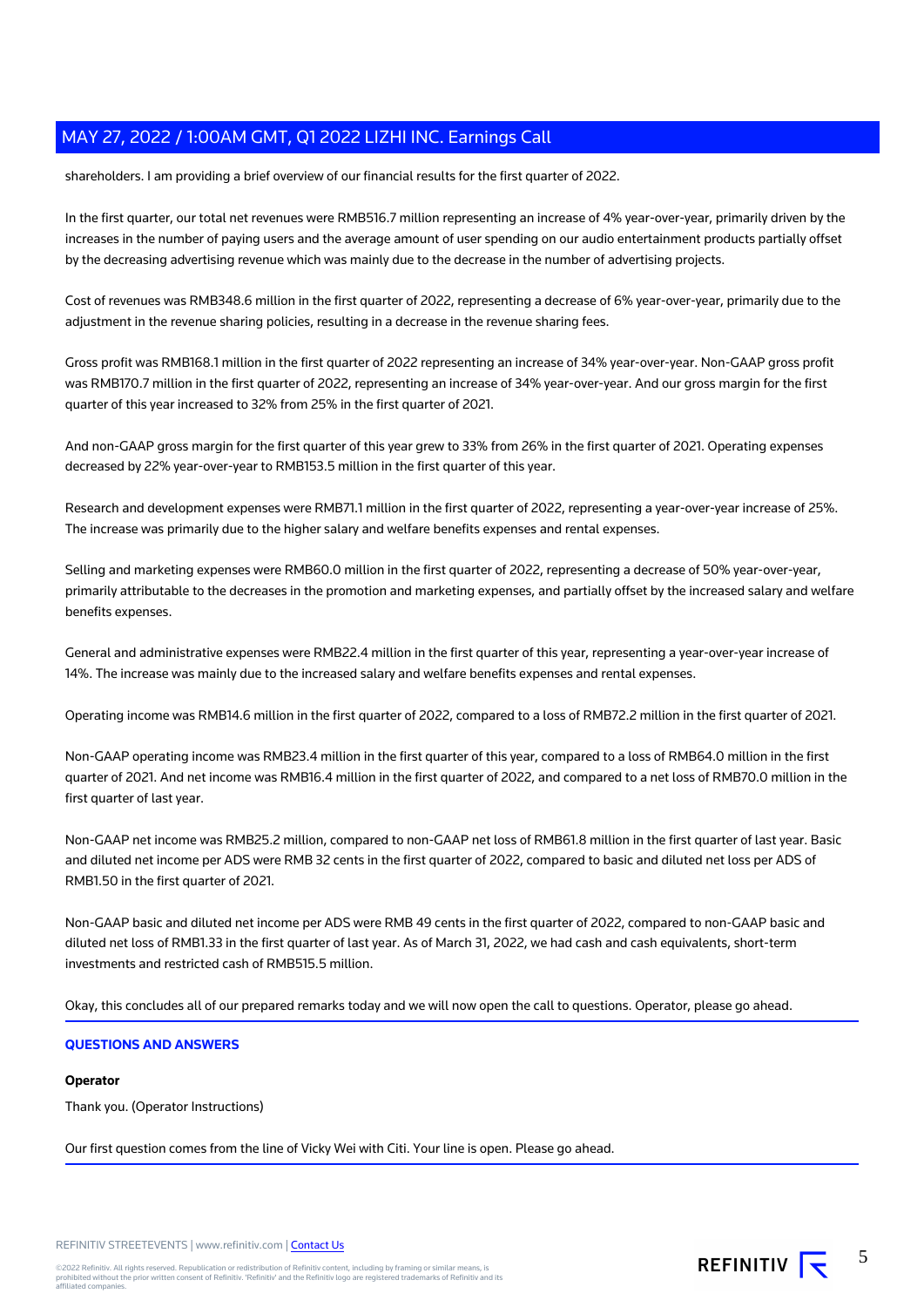#### **Vicky Wei Citi - Analyst**

(spoken in foreign language) Thanks for management for taking my question. So what does management think of the live streaming regulations on tipping and how does that impact audio live streaming sector and LIZHI?

My second question is a amid cost optimization in China internet sector. How should we think of the balance of LIZHI between investment in overseas and domestic market? Thank you;

### **Marco Lai LIZHI INC. - Founder, CEO**

(spoken in foreign language)

### **Effy Kang LIZHI INC. - IR**

I will translate for Marco. Yes Vicky's questions were answered by Marco and I will translate for him. So for the first question, recently, competent authorities have further clarified regulatory guidelines on the tipping regarding live streaming. We think the rules were very clear and we believe are beneficial to the long-term development of the audio live streaming sector including promoting a standardized operation mechanisms and strengthening the protection of minors. So that will deliver long-term benefits.

For some specific rules, we have optimized and adjusted products and operations to meet compliance requirements and it takes us time to be prepared. We have launched those special modes for minor users earlier including setting up the exclusive content pool for the minors. For audio entertainment, we have also carried out identity verification set for our hosts and established the risk of control and processing mechanism. So overall, we are very well prepared.

Generally, before the introduction of the new regulatory requirements, we have already made positive adjustments to the product and operations. And we'll continue to improve our mechanisms, according to the detailed requirements. We will dynamically monitor changes in the regulatory framework and actively optimize and adjust the product and operational strategies to better serve our users.

### **Marco Lai LIZHI INC. - Founder, CEO**

(interpreted) The second question is about the balance between the investment in overseas market and domestic market. In the first quarter of this year, we have achieved the profitability on a GAAP basis for the second consecutive quarter with a net profit of RMB16.42 million representing a quarter-over-quarter increase of 84%. So far, our domestic business is already profitable and providing support to the Group's overseas business.

Going forward, we will further improve the operational efficiency of our business and increase the profitability.

We are prudent according to the global business about investment we will make dynamic adjustments according to the development of the product. In terms of customer acquisition strategy from a long-term perspective, our user growth strategy for overseas business mainly focuses on organic growth. We hope to strengthen the network effect of the product through the optimization of products and operational strategies and attract more users and achieve organic growth.

On the other hand, we will also fine-tune marketing investments based on our products' development stages, and target market conditions. As to research and development, we have been accumulating and elevating our core in-house technologies which may enable us to reduce the costs of business expansions on scale, while providing customized the product technology support.

For global expansion it's not only about investments, but also the commercialization opportunities, we are expecting the commercialization of our overseas business may bring diversified revenue streams in the long-term. In short, we will continue to adjust the allocation of resources through the evaluation of different development stages of the business and strictly manage investment scale and timing and strategy to maximize operational efficiency and further improve overall business performance and profitability and achieve a steady development.

#### Thank you. Thank you, Vicky.

REFINITIV  $\overline{\mathbf{y}}$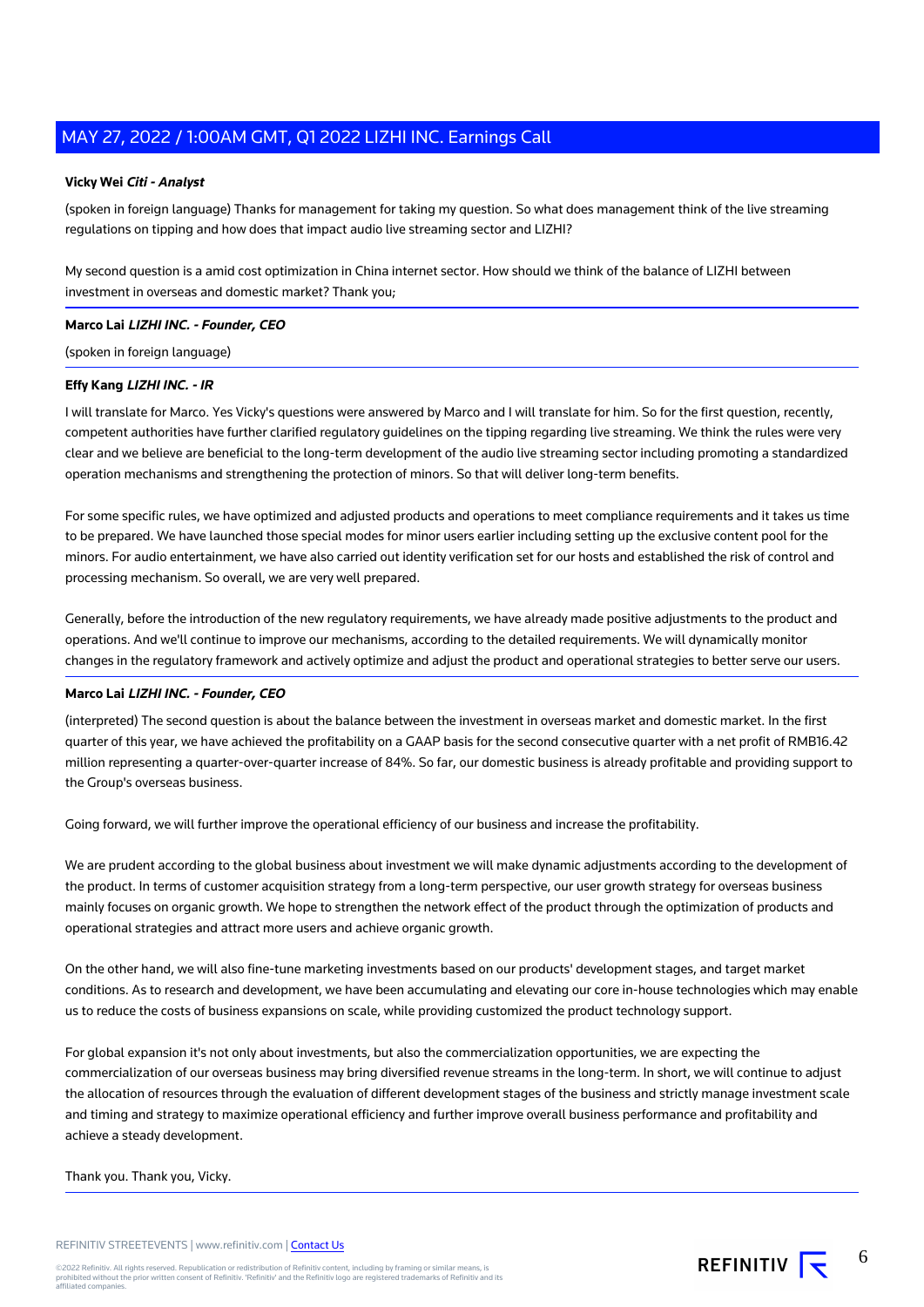### **Vicky Wei Citi - Analyst**

Thank you.

### **Operator**

Thank you. (Operator Instructions)

And our next question comes from the line of Carol with Southwest Securities. Your line is open. Please go ahead.

### **Carol Southwest Securities - Analyst**

(spoken in foreign language) Thank you management for taking my questions, my first question is about our business planning after the establishment of Singapore headquarters? Thank you.

### **Marco Lai LIZHI INC. - Founder, CEO**

(interpreted) For overseas business, our current focus is to expand the U.S. market through social product TIYA with user experience as the core to meet users' social demands through innovative product functions and features and to promote organic user growth. Furthermore, we are also actively exploring and expanding new markets to launch a richer product matrix, reuse the successful experience of the audio entertainment business and explore new commercialization opportunities.

The establishment of the Singapore headquarters has helped us to attract more talents to support the development of our globalization strategy and drive the business innovation. In addition, we have built local operational teams in various countries and regions except Singapore. We are continuously supporting product optimization and innovation through localized operations to meet the diverse needs of local users as well as well as the global users.

Going forward, our overseas business is poised to provide an upside to the Group's long-term revenue growth. Overall, we are confidence in the long-term development of overseas business and will firmly implement the globalization strategy to achieve a sustainable business development.

#### **Marco Lai LIZHI INC. - Founder, CEO**

Please go ahead.

### **Carol Southwest Securities - Analyst**

(spoken in foreign language) I was talking about overseas system I'd like to know the differentiation of TIYA compared with competitive products?

### **Marco Lai LIZHI INC. - Founder, CEO**

(interpreted) From the perspective of product differentiation our globalization strategy currently focuses on the expansion of online social products with a core of audio centric and is committed to creating simple and easy to use audio social tools, enhancing the effectiveness of real-time interaction and meeting the diverse social needs of younger generation users.

The core differentiation lies in product innovation and in-house technology empowerment. Through the continuous product optimization and upgrading, we have enriched the interactive functions to make real-time interaction more fun and livelier.

I think the most important differentiation of our products is about in-house technology. We see there are many other products. They are using the technology support from third-parties and third agencies which makes the product more homogeneous. And we have got more customized technological for support for the product optimization and user experience through our in-house developed instant voice messaging platform like VoderX and the real-time audio and video streaming technology platform DOREME.

So that we have more room to grow customized product features including the personalized voice tools and enhanced the interactive experience stable and the premium real-time interaction to ultimately achieve the differentiated product performance.

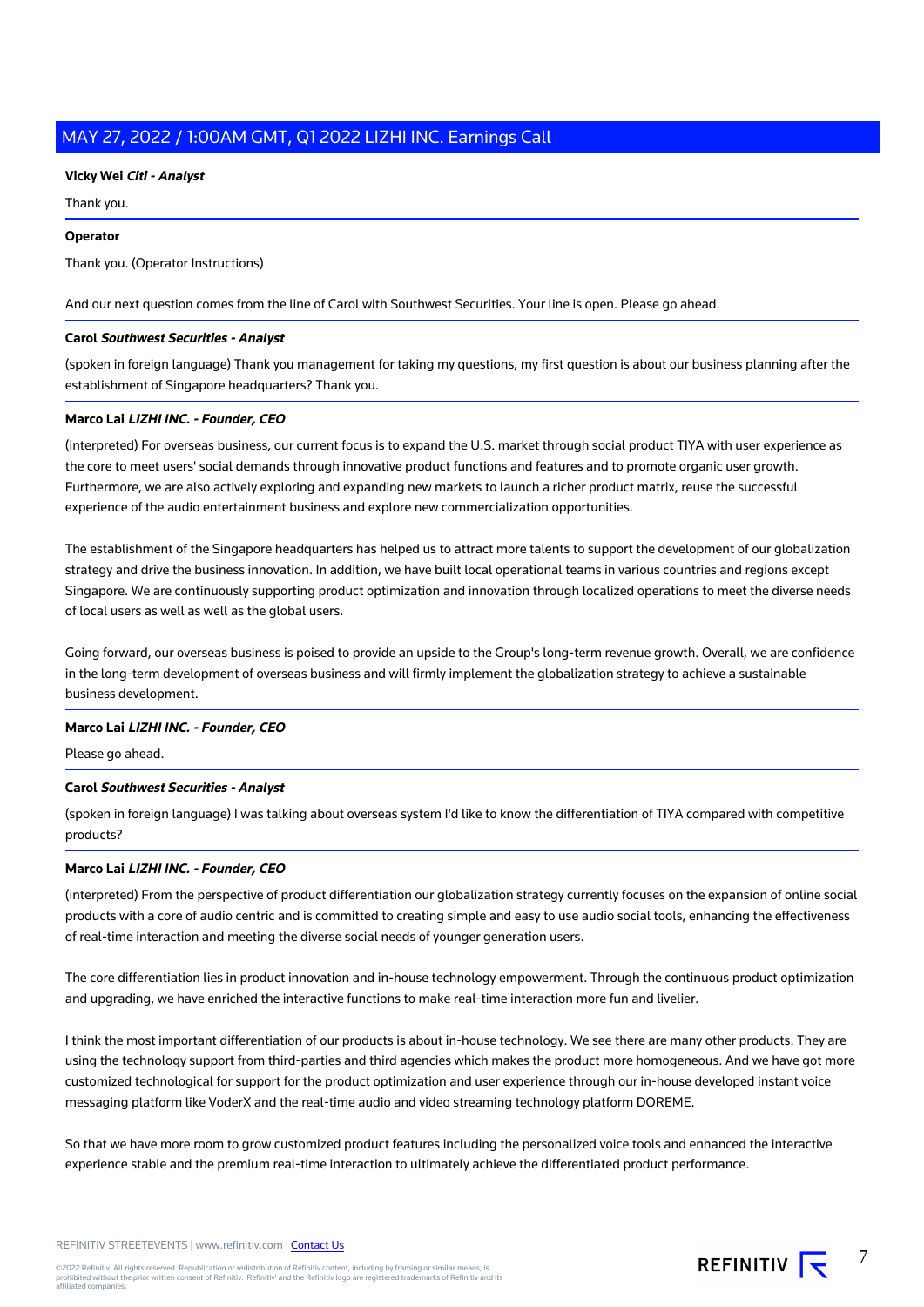We also prioritize the effectiveness of the user interaction. And by simplifying the invitation pathways, optimizing the invitation mechanism, and upgrading the acquisition of friends' connections. We hope to make online social networking more simple, direct and efficient and meet the unmet social needs of users while bringing them a new online social experience.

As mentioned earlier, we also expect to have diversified innovations and attempts in the business model and launch additional monetization models to bring more diversified income sources to the group. Thank you

### **Carol Southwest Securities - Analyst**

(spoken in foreign language) My third question is about gross profit margin when and how will we improve the revenue sharing ratio of audio entertainment? Thank you.

### **Marco Lai LIZHI INC. - Founder, CEO**

(interpreted) In the previous call and earnings call, we've been talking about how we have improved the gross margins. And we have been always working on optimizing the cost structure and have seen positive outcomes of achieving a steady increase in the gross margin over the past several consecutive quarters.

The gross margin in the first quarter of this year increased to 32% with the 700 basis points increase from the same period last year. As for the cost of revenue, it mainly comes from the revenue sharing fees to our content creators and the cost of incentive fees. The revenue sharing ratio in the first quarter was increased by 700 basis points from the same period last year, which was primarily due to our timely adjustments of incentive policies and optimized the revenue sharing mechanism.

In the mid to long-term, we plan to further reduce the cost of revenue ratio in two aspects to improve our overall gross margin. First, we tend to continue to implement a dynamic adjustment strategy for incentive policies in the audio entertainment business through effective target setting and diverse supportive policies.

We will keep motivating our content creators, while also optimizing the revenue sharing ratio. Along with that, we aim to improve the engagement of need to long-term content creators through diversified operational activities and optimize the cost structure to achieve higher gross margin.

In addition, we also plan to realize the innovation of the monetization models through entering new markets and incubating new products, including the introduction of revenue streams with higher gross margins to improve the overall performance. So in summary, we are confident that we are able to further optimize our cost structures in the medium to long-term and improve the operational efficiency and overall profitability. Thank you.

### **Effy Kang LIZHI INC. - IR**

That concludes Marco's answers.

### **Marco Lai LIZHI INC. - Founder, CEO**

Thank you.

#### **Operator**

Thank you as there are no further questions, I'd like to now turn the call back over to the company for any closing remarks.

### **Effy Kang LIZHI INC. - IR**

Thank you once again for joining us today. If you have further questions, please feel free to contact me to Investor Relations through the contact information provided on our website at ir.lizhi.fm or The Piacente Group Investor Relations. Thank you.

### **Operator**

This concludes the conference call. You may now disconnect your lines. Thank you.